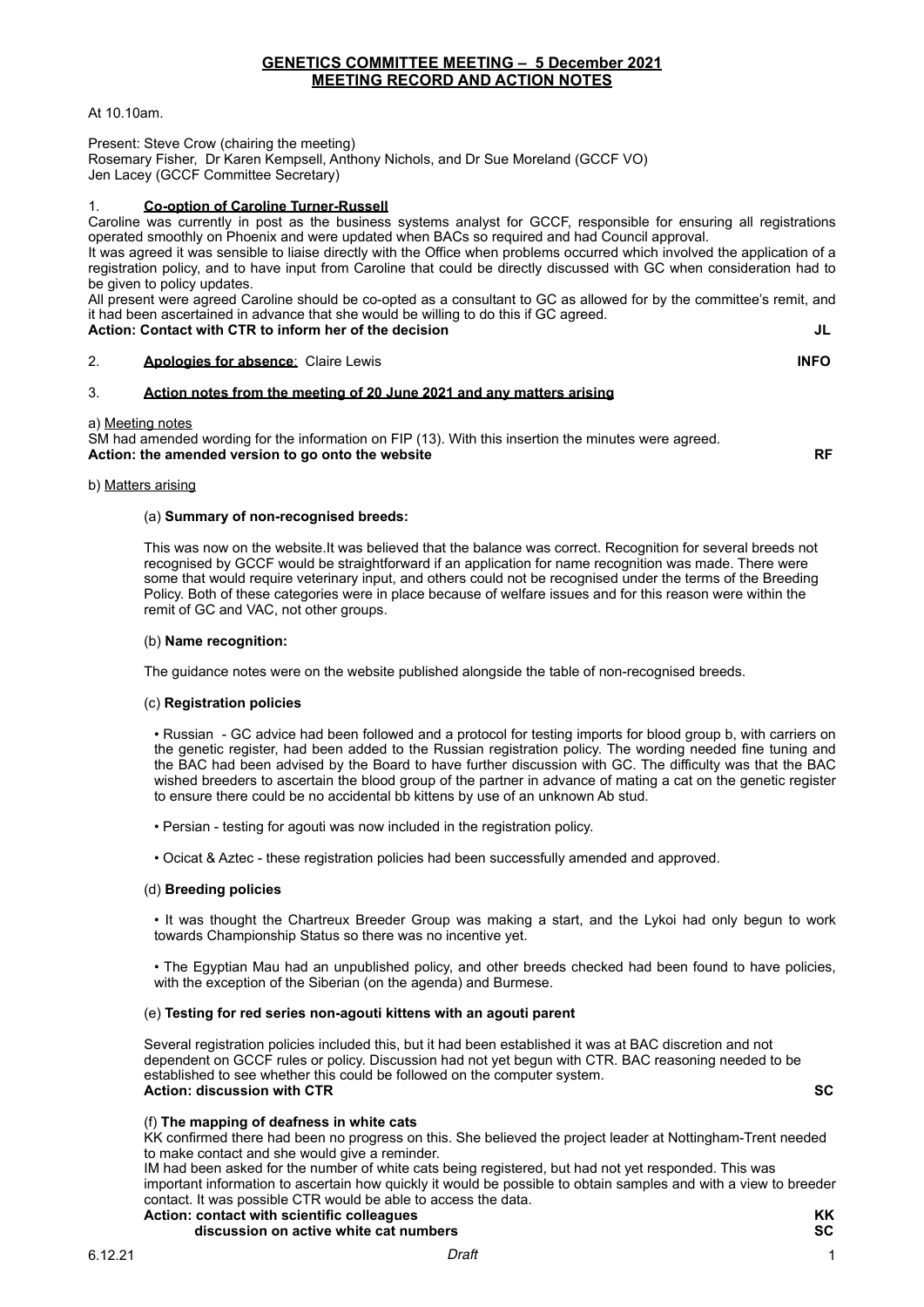## (g) **FIP - potential cure**

SM reported that as of August 2021, Remdesivir was a legal and licensed product to treat FIP. Following research at Edinburgh owners could obtain it with support from their vets, but it remained expensive. This information had been given on the GCCF website via the VAC and the FIP booklet was being updated with the relevant information.

## 4**. GCCF Breeding Policy update**

SC presented several amendments o the GCCF Breeding Policy which he had made to update it for the new website. It had been circulated with the following indicated:

- o Removal of the forward as Prof Gruffydd-Jones had not supplied this.
- o 2.3 Insertion of the link to the non-recognised breeds lists as positioned on the new website.
- o 3.3 Novice breeders should not purchase kittens registered on the Genetic Register.
- o 4.6 It was agreed there was as yet no update to Robinsons Genetics for Cat Breeders, so it should remain as the cited reference.
- o 4.8 removal of the 50% reference for consistency. Elsewhere it was stated as 40%.
- o Page 23 a brief FIP update
- o Page 31 an update on the mandatory requirement to test white cats fro ensure bilateral hearing if they are to be on the active register.
- o Page 32 a new link required for the AI paper
- o Page 33 a new link required for Langford. Also, the addition of the information on the Langford 20% discount for club members.
- o Page 33 "Independent Inquiry into Dog Breeding" Sir Patrick Bateson FRS. This to be on the website with a link provided.
- o Page 33 There should be a link to the GCCF inbreeding coefficient information as use of this should be standard . Breeders' Assistant and Pawpaws could both be recommended if there were one or more import lines in the pedigree, as they contained international lines to give information on the ancestors of imported cats and so enable calculation of their inbreeding coefficients.

It was agreed that these changes should be made and the photographs and other illustrations would be fixed into the text once the wording was finalised. GC members would then be asked to give final comment and any amendments. The intention was that the revised Breeding Policy would be ready to upload onto the new GCCF website early in 2022. **Action: circulation of finalised document SC** 

## 5. **BAC Breeding Policies**

## **a) Siberian**

It was thought the second version of the policy was well put together and there was a sufficient amount of detail. The BAC could be congratulated on a job well done.

AN commented that it was awaiting the final approval of the BAC.

The only recommendation of GC was that some photographs should be added, and as there were some excellent Siberians being shown at present it should not be difficult to find these.

## **Action: feedback to the Siberian BAC JL**

**b) Chartreux**

The secretary of the Chartreux Cat Club UK had sent three documents for comment. He was hoping to use some of the information within a breeding policy.

The first concerned the way the club organised to sell kittens. It was agreed that whilst this could work while everyone was in the club and co-operating together it could not be mandatory. There was no certainty that all breeders would comply and action could not be taken against those who chose not to participate.

It was noted that patella luxation was recommended in checks for general health as from information elsewhere on the internet it seemed that Chartreux cats had previously had a predisposition for this condition though now it was rarer.

SM disagreed with the statement about removing all kittens from breeding with a heart murmur as a significant proportion of these would be juvenile physiological murmurs which abate spontaneously as a kitten matures. It was agreed that the advice concerning FIV, FeLV and FCoV was reasonable. The GCCF FIP leaflet could be used for reference on FCoV). It was very difficult to maintain FCoV free catteries.

It seemed from the CFA site on Chartreux that HCM was occurring in some lines. In those circumstances the recommendation from the Association of Veterinary Cardiologists was to do annual scans starting from one year old. However, it was recognised that although this was best practice it would be difficult for some and expensive. However, it would be sensible to advise that regular scanning should be carried out and the results shared.

The Information on blood types was confusing because of the reference to 'b and the a rare form of b.' SM wanted to know more about this, so reference to a study would have been useful. The club would be notified that results of DNA testing could be recorded on the GCCF computer so where outcomes were known (both parents homozygous for the same blood group or hair-length) it was unnecessary to test the offspring.

As there seemed some evidence of PKD it could be recommended that imports should be tested. **Action: Letter to the Breeder Group JL**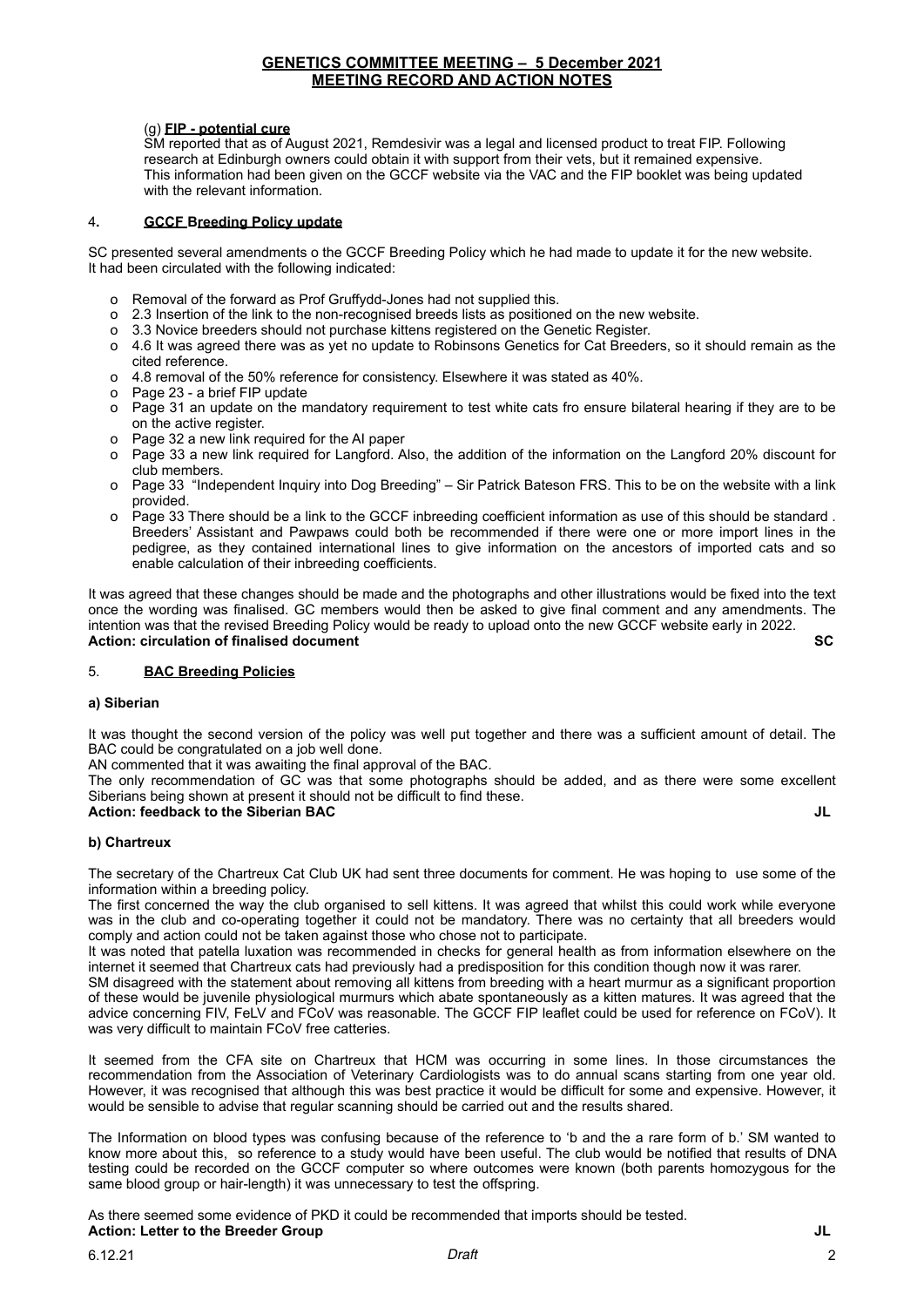## **c) Snowshoe**

SM queried which form of PRA was known to be present in Snowshoes. There was a recommendation to test within their Breeding Policy, but for this to be useful to breeders a type needed to be stated. It was thought probable it was rdAc which was known to be the most widespread type within Siamese and Colourpoint Shorthaired breeds, but this needed to be checked.

## **Action: liaison with the Snowshoe BAC JL**

## **NB Langford**

It was noted that there was no longer the same contact with Langford Diagnostics as when Chris Helps headed the unit. It was thought appropriate to contact the new director (Phillippa Lait) formally and make an introduction of the GCCF with GC and the VAC. SM wanted data information on blood groups, particularly the rare form of b and whether it could be tested for, and also up to date disease testing statistics. JL needed to make a regular check that no Ocicats or Aztecs had been detected carrying GM2, HK or the Burmese head defect. It would also be good to know if the lab would continue to have a presence at the Supreme. **Draft of a letter JL/SM** 

## 6**. Registration Policies**

## **a) Maine Coon**

It was observed that the Maine Coon BAC had not revised its registration policy since 2004. In 2019 they had expressed an intention via their revised Breeding Policy to require SMA and Maine Coon HCM DNA testing for breeding cats. GC had advised that this could only be mandatory if included within the registration policy, but there had been no response to this or to other comment on the breeding Policy.

It was agreed that the Maine Coon BAC should have some discussion on the inclusion of testing within their registration policy for breeding cats and/or imports. If they needed information on a testing scheme, and/or including results already obtained onto the GCCF computer, there could be a (video-link) meeting with some GC members. This was now a matter that needed to be treated with some urgency.

## **Maine Coon polydactyly**

The Office had raised the problem of polydactyly as Maine Coons occurring in the pedigrees of some imports were designated as polydactyl, but the BAC's intention as stated in the Breeding Policy was not to recognise these. It was acknowledged that the genes causing polydactyly were dominant, but there could be low expression so x-rays were suggested as a requirement for those with one or more polydactyl ancestors. However, as it was an advised requirement (and expensive) the chances were that some importers would disregard it.

It was agreed that as Polydactyl Maine Coons were a separate breed, recorded as such in TICA, and one that was not recognised by GCCF, these imports should not be registered currently. However, as there was now a DNA test for three forms of polydactyly offered by one commercial lab, if the Maine Coon BAC wished to allow polydactyls cats in the pedigrees of imports as new bloodlines were important, then it should include DNA testing for such imports within its registration policy. It could then be sure the condition was not present non-visibly to be carried into the GCCF gene pool. **Action: correspondence with the Maine Coon BAC and breed club on both points JL**

## **b) British Shorthair**

There was some discussion on requiring PKD testing, for British SH cats to be registered as active, but it was thought this was now at low occurrence as many lines had been tested, although the GCCF register had not been used for recording results. It was agreed that the testing of imports onto the register for PKD and ALPS were both important as if the gene pool was low incidence or clear care should be taken that neither was introduced.

## The second point also applied to the **British Longhair Action: Contact with both BACs JL**

## **c) Abyssinian**

There was discussion on requiring PKDef testing for Abyssinians on the active register with the results to be recorded on the GCCF computer. As some clinical incidence was on record it was agreed that the Abyssinian BAC should be recommended to use mandatory testing to clear lines and to make it a requirement for imports, **Action: Contact with the Abyssinian BAC JL**

## **d) Burmese**

It was reported that the Burmese BAC was considering incorporating an HK testing into its registration policy. A decision would be made at the next BAC meeting.

## **e) other**

SM was populating a spreadsheet to establish DNA tests available for particular breeds to determine whether there were other recommendations that could be made. She would circulate this when it was complete.